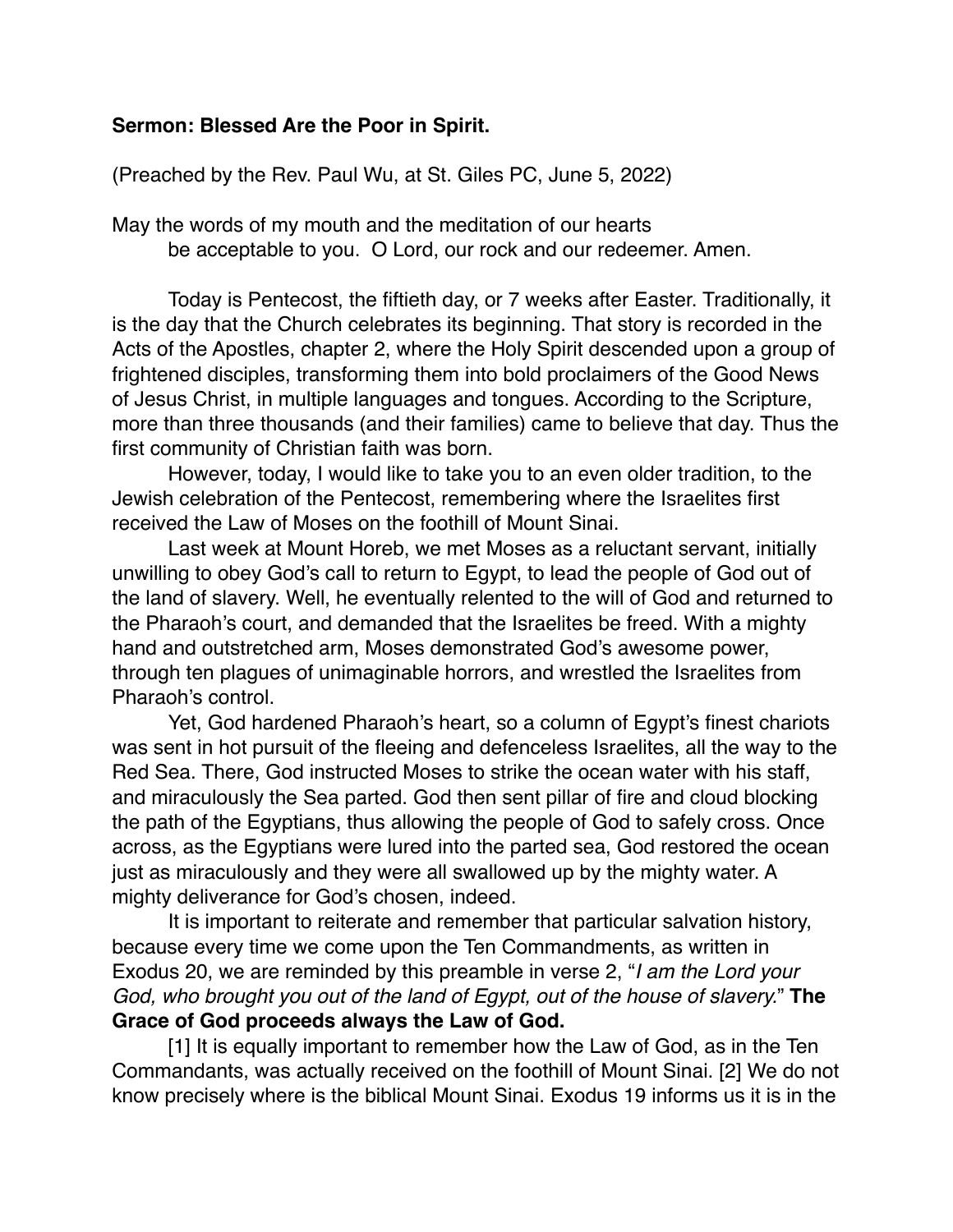wilderness of Sin, nearby to Rephidim, where God provided water to the thirsty and rebellious Israelite. To the best of our knowledge, Mount Sinai is in the southern tip of the Sinai Peninsula. [3] Since the beginning of the 6th century AD, Saint Catherine's Monastery was erected by the foothill of the present day Mount Sinai. It is considered to be the world's oldest and continuously inhabited Christian monastery. It's library, containing a number of ancient manuscripts, including the Codex Sinaiticus, has been invaluable in the reconstruction of the biblical text. [4] Climbing the present day Mount Sinai has become an important pilgrimage and tourist site. One could do it on foot in about 3-4 hours, each way. [5] Or for about \$100 US, one could ride it up on a camel's back, taking only half the time and double the fun. [6] There is a Greek Orthodox chapel on top of the mountain, enclosing a rock which is said to be the source for the biblical tablets of stone. Interestingly, there is also a small mosque on the other side of the summit. Nearby that, there is the 'Moses' cave' where Moses was said to have waited to receive the Ten Commandments. [7] Here is a view from the summit when the sun is setting. Quite a magnificent sight to behold—a sight that only Moses got to see.

When the Israelites were brought to the foothill of Mount Sinai, God specifically instructed Moses to "*Put limits around the mountain and set it apart as holy*" (Exodus 19:23). Whosoever comes near or touches the mountain shall surely be put to death. Even the priests must consecrate themselves, in preparation for what was about to transpire. On the third day, people could hear and see thunder and lightning emanating from the mountain top. There appeared to be thick cloud, followed by a loud trumpet blast. Mount Sinai was covered with smoke, because the Lord descended on it in fire, and the whole mountain trembled violently.

Moses was then summoned to the mountain top, for a period of 40 days, as he received the Ten Commandments inscribed by God own hand, on two stone tablets. The first four commandments contain instructions on how the community of faith is to relate to the Lord God:

*Thou shall have no other gods before me. Thou shall not make unto thee any graven image. Thous shall not take the name of the Lord thy God in vain. Remember the sabbath day, to keep it holy.*

The following six contain instructions on how the community of faith is to relate to one another.

*Honour thy father and thy mother.*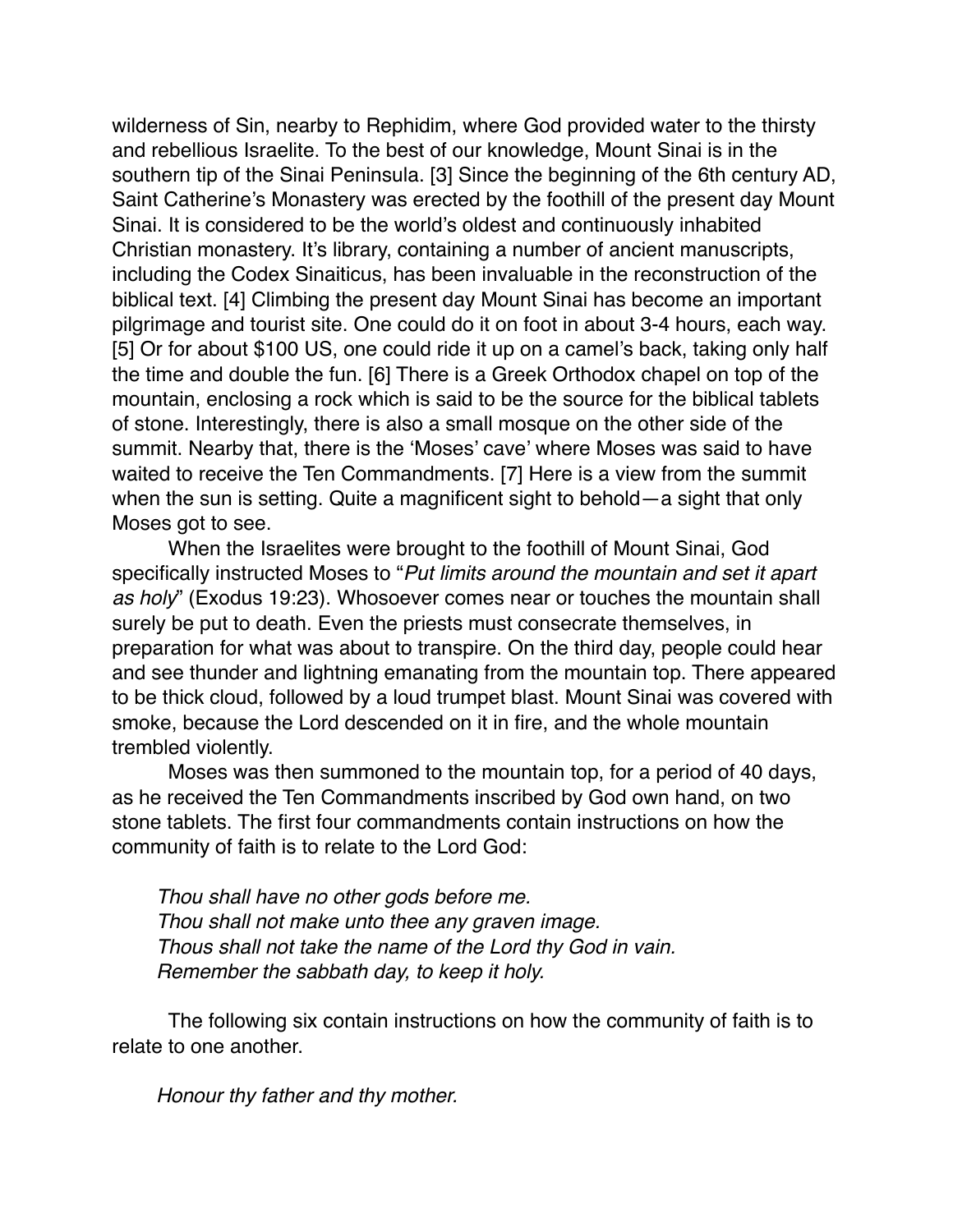*Thou shall not kill. Thou shall not commit adultery. Thous shall not steal. Thou shall not bear false witness against thy neighbour. Thou shall not covet thy neighbour's possession.*

Though only ten were given in that particular occasion, it is understood by the community of faith that the entire Pentateuch, the first five books of the Scripture, containing all 613 instructions, ordinances, rules and commandants are all considered to be sacred, imparted by God to Moses. All together, they constitute the Law.

*The law of the Lord is perfect, reviving the soul; the decrees of the Lord are sure, making wise the simple; the precepts of the Lord are right, rejoicing the heart; the commandment of the Lord is clear, enlightening the eyes; the fear of the Lord is pure, enduring forever; the ordinances of the Lord are true and righteous altogether. More to be desired are they than gold, even much fine gold; sweeter also than honey and drippings of the honeycomb.*  (Psalm 19:7-10)

It is, nevertheless, equally and vitally important to remember the immediately aftermath of the Israelites, upon receiving the Law. Here I am referring to the horrifying episode of the golden calf, as recorded in Exodus 32. When the people saw that Moses was delayed in coming down from the mountain, they got anxious and became foolish turning rebellious. They gathered around Aaron, the brother of Moses who was left in charge, and said to him, "*Come, make gods for us, who shall go before us; as for this Moses, the man who brought us up out of the land of Egypt, we do not know what has become of him.*" Oh how quickly people forget all of God's benefits! How quickly they forsake the Lord God, their creator and deliverer! How quickly people turn to seek other gods who are no God but only craven idols in their own hearts.

If you think the people were bad, Aaron was worse. Here was this first high priest of Israel, upon whom all subsequent priestly lines would be traced. Instead of rebuking the foolishness of the faithless, he acquiesced and said to them, "*Take off the gold rings that are on the ears of your wives, your sons, and your daughters and bring them to me."* Perhaps thinking these foolish people would not be so quick to pay a dear price for their foolish request. Wrong! So all the people took off the gold rings from their ears and brought them before Aaron.